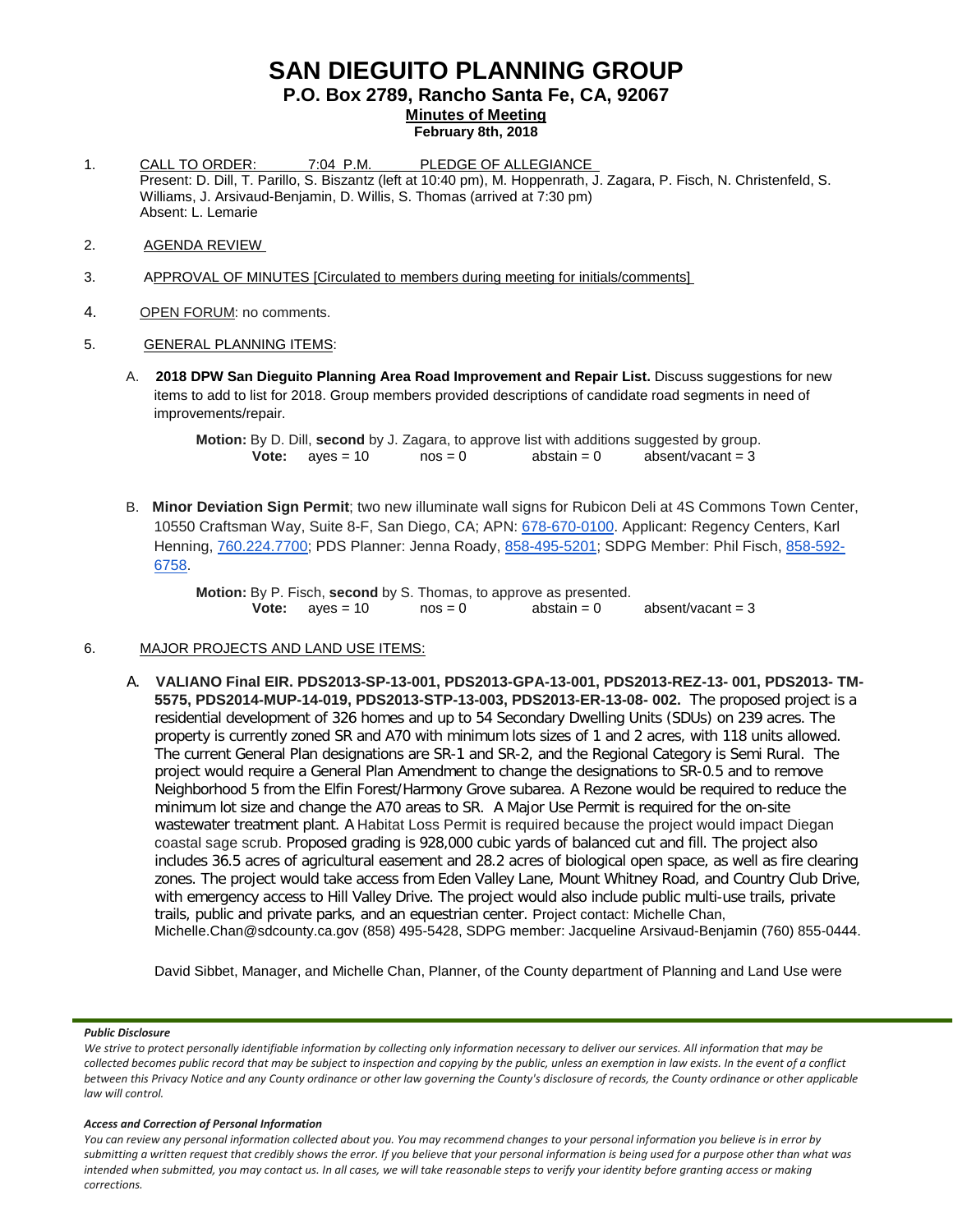#### present to answer questions.

*Lance Waite*, representing applicant Integral, gave an overview of the project*. J. Arsivaud-Benjamin* questioned Mr. Waite's statement that the Project would provide "extended evacuation time". He answered that the new homes, being less flammable than grasslands, would buffer existing residents from fire and thus provide more time for safe evacuation. She noted that while the homes may not be as flammable, adding hundreds more residents and vehicles clogging already congested evacuation routes would negate any net benefit and likely be an adverse effect. There was some discussion of homes burning while sprinklers were running in urban areas of Santa Rosa causing fatalities in the recent Tubbs fire. *J. Arsivaud-Benjamin* was concerned that widening private roads within the easement footprint could possibly create hardships for existing residents. *Mr. Waite* suggested the applicant would try to work with any affected residents who might have encroachments in the easements. *M. Hoppenrath* noted that the San Marcos Fire department had issued a waiver for Hill Valley Road to remain at a substandard width and asked how the applicant would prevent parked cars from creating an unsafe obstruction. *Mr. Waite* said there would be signage. He was not certain whether Hill Valley Road, which the project lists as an emergency access route, would be gated or open and how any closure would be maintained or operated. *S. Williams* noted that Country Club Drive is already congested during rush hour and was worried about traffic impacts of such increased density. *Mr. Waite* said they would work with the City of Escondido to investigate improving traffic light signaling. *J. Arsivaud-Benjamin* asked whether applicant was representing sewer lines could be exented to residents outside the project. She commented that although sewer lines from the Valiano project might run near existing residents' homes, LAFCO would have to hold public hearings and decide whether to create and extend a sewer district. She read a memo from LAFCO stating " any proposal to annex unserved territory to a sanitation district would have to provide a documented need for services to justify the request, such as a failed/failing septic system". In addition potential sewer service providers would have to agree to include these homes with appropriate charges and fees, and residents would have to pay to hook up to these lines, before they could have sewer service, so no guarantee. She mentioned that the revised Rincon Master Plan after community input specifically limited the size of the sewer district served by the Harmony Grove Village Water treatment facility to the Harmony Grove Village footprint,

Several residents from Harmony Grove, Elfin Forest, and Eden Valley gave a group presentation. *JP Theberge* of the EFHG Town Council, gave a brief history of the area and the concept of the Community Development Model (CDM) that featured in the consensus reached by the County and community as a way to accommodate the area's fair share of predicted population increase while preserving the historic rural community. He stressed how the density increase in Valiano destroyed the critical urban-rural balance that was achieved in the General Plan density map for the area. *Andy Laderman* spoke of the enduring rural community character, while *Janean Huston* believed that nearby high-density development defied the CDM and would make evacuating with large animals more difficult and dangerous, ultimately forcing out residents with horses and destroying the rural character the CDM was designed to preserve. *Bill Osborn*, a former firefighter, discussed the features that make the valley area susceptible to fast moving wildfires. He noted that all 6 access roads for Valiano lead to a single evacuation route, Country Club Drive, which would be downgraded from LOS A to LOS F by the project. He added that the proposed mitigation of 31 new fire hydrants would, because of the significant increase in density, actually provide only half as many hydrants for each home as currently exists. He said the new homes would not likely provide a fire buffer, as wildfires now routinely jump 8-lane highways and can cause spot fires as far away as one and half miles. *Bill Osborn* stated that the most recent and damaging area wildfire, the Cocos fire, was only mentioned once in the Valiano Fire Protection Plan (FPP) and was not studied or modeled in any analysis, instead the FPP is based on conditions in San Marcos, not Eden Valley. He felt this was a serious oversight, as the Cocos fire actually spread more quickly than anticipated downhill, and also in the Eden Valley/Harmony Grove area, was not driven by the usual Santa Ana winds. Further, the FPP incorrectly states there has been no major fire in the area in the last 50 years (there have been 12 wildfires). *Eric Anderson*, life-long farmer in the area, pointed out that nurseries can act as fire buffers and can help reduce greenhouse gases He was grateful that Valiano had saved some agricultural lands. *Scott Sutherland* of the EFHG Town Council said fire risk is so great that the number of new homes must be limited to a safe level taking into account the existing and proposed road infrastructure. He described the Valiano Vineyards, the community-developed suggested project alternative. This alternative does not exceed the GPapproved density, but features 80% of the number of affordable homes of Valiano while allowing neighborhood 5 to be fully compliant with the Harmony Grove Community Plan. There are also vineyards, trails, and community common areas. This alternative is superior to the Valiano preferred alternative in that it meets all the project objectives,, meets 6 of the project objectives better than Proposed Project , and lessens the impacts for 9 of 9 impact criteria.

*Kevin Barnard* is a retired police officer who stated that the evacuation plan described in the Harmony Grove

#### *Public Disclosure*

*We strive to protect personally identifiable information by collecting only information necessary to deliver our services. All information that may be collected becomes public record that may be subject to inspection and copying by the public, unless an exemption in law exists. In the event of a conflict between this Privacy Notice and any County ordinance or other law governing the County's disclosure of records, the County ordinance or other applicable law will control.*

#### *Access and Correction of Personal Information*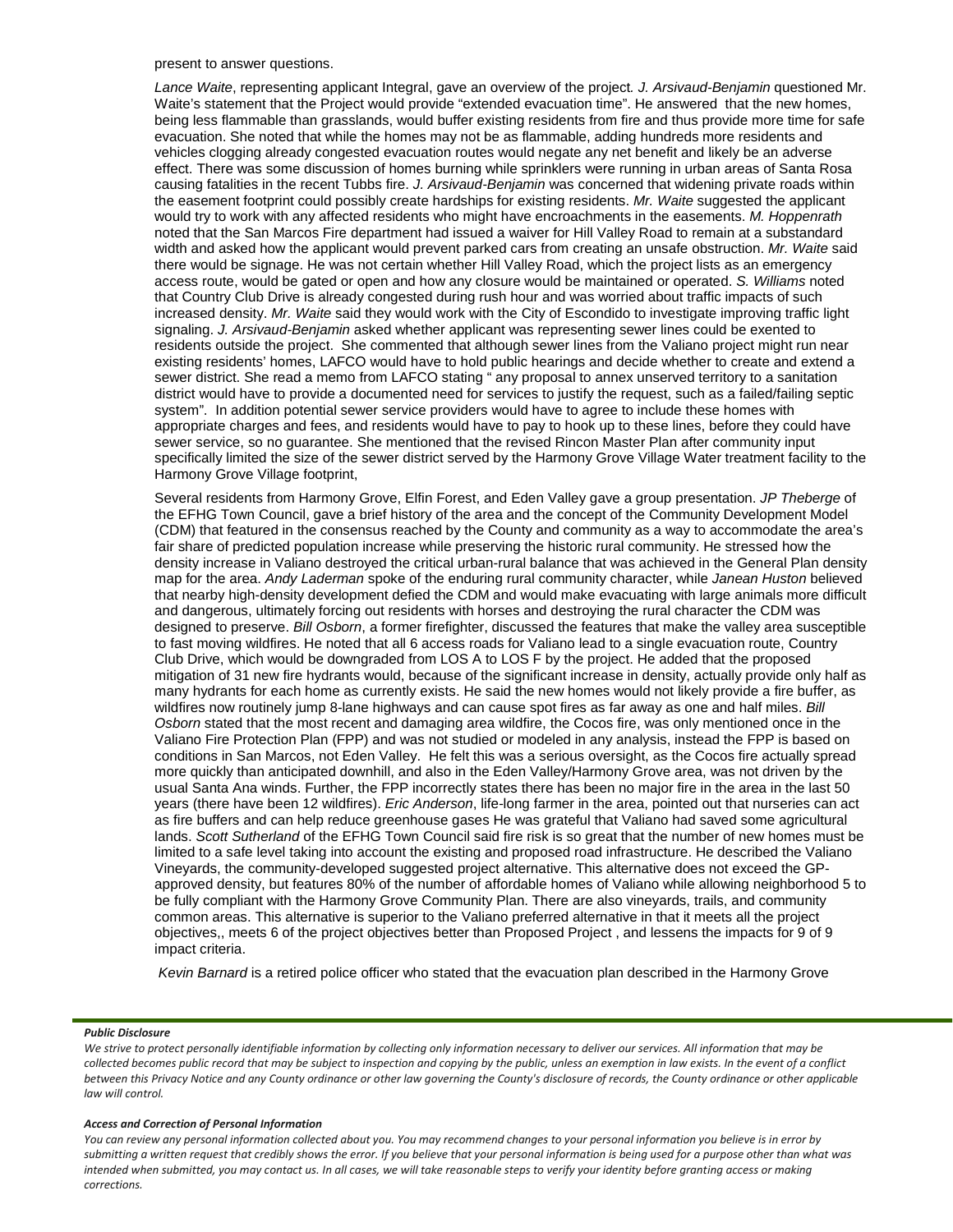Wildland Urban Interface Fire Emergency Response Plan (WUIFERP) was not realistic in apportioning police resources in the event of a wildfire. The WUI states that 100 officers are needed to guard local intersections during evacuations, but he notes that number exceeds the total number of officers on duty any given day in the city of San Diego. He believes it is unrealistic to think there will be enough officers to assist in a safe evacuation, as surrounding jurisdictions may realistically only be able to devote about 20 law enforcement personnel to the area in an emergency evacuation situation. He added that 70% of the people killed in wildfires lose their lives while evacuating in their vehicles.

Thirteen individual speakers told of their concerns with the project. *Jorge Gutierez* felt that too many more homes and resulting traffic would endanger equestrians and pedestrians who must use the narrow rural roads as there are no sidewalks. *Mickey Cross* noted there was no mention of adverse impacts to Harmony Grove Road or Elfin Forest Road, but effects of significantly increased traffic would surely cause gridlock and endanger motorists, bicyclist and pedestrians, as can already be observed with added traffic on Elfin Forest road from Harmony Grove Village and cut-through traffic from Escondido avoiding clogged arteries.. *Wendy Said* increased traffic not only makes evacuation difficult and dangerous but also can make it impossible for emergency vehicles and residents to return back to help neighbors evacuate – she stated that even at current density she could not return to her home during the Coco's evacuation. *Tony Alsnauer* praised the firefighters and said Eden Valley was a great place to live with no traffic and no road rage. He felt with Country Club Drive becoming LOS F, the long waits would ruin the peaceful character. He also worried about dust and noise during construction. *Kevin K.* lived in Del Dios and felt the traffic model was flawed; he stressed the importance of getting details, how long would it take to evacuate all residents? He said the impacts should take the microclimate into account. He wanted smart development. *Suzette Amon* wondered where the project was getting the water, saying such excess to accommodate the increased density takes water away from the existing residents. *Phyllis Laderman* felt there was too much uncertainly in the applicant's submission, for ex would Hill Valley Road be open or closed? She suggested applicant should only come to a vote when a stable project description was available for review, without any loose ends. She was concerned that the San Marcos Fire Dept. gave waivers in such a historic fire-threatened area that they themselves would not be responsible to respond to due to response time and wondered if there was "blood money" from Integral involved. *Richard Foster*, a former RSFFD firefighter, said sewer lines are growth inducing and can bring many more homes. He said quiet rural areas are necessary for residents' mental health. *Stacy McCline* felt the community plan should take precedence over the developers' plan. She said the residents placed their trust in the County and urged the County to hold to their General Plan. *Evon Flaig* thought Eden Valley was a beautiful place to live and wanted to maintain current zoning with 2-acre lots. *Richard Murphy* shared the fire evacuation concerns and thought the County did not need to bail out the developers' project to make up for the infrastructure improvement deficit. He also felt the GHG calculations were done incorrectly and should use "as is" conditions for baseline calculations. He reminded us that taxpayers pay for lawsuits against the County. *Wayne Veres* lives in Coronado Hills adjacent to the Valiano project. When he bought his home years ago, he never expected the County to consider adding urban densities in a rural area. He thought the project would ruin Eden Valley and Coronado Hills. *Barbara Isherwood* wanted to know how many trips the project would add to Eden Valley Lane per day? Mr Waite did not have the data on hand but directed her to the EIR on the County website. Others in the audience said it was 1600 from a current 240..

A further 22 attendees submitted slips in opposition to the project, but either did not wish to speak or felt their issues had already been mentioned: Marrilyn Johnson-Kozlow, John Batchik, Janet Horvath, Stan Alstrum, Tim McLarney, Bill and Merlyn Porter, Al Said, Janice Veres, Hazel Gray-Fornasdoro, Diane McMillen, Michael Fornasdoro, Linda and David Hizar, Terry and David Hizar, Laurilyn Burson, Clark Mahadt, Ben Ayers, Gigi Theberge, Pam Searles, and Braden Clemeshaw.

SDPG members briefly discussed the project. N. Christenfeld stated the record should show he had never seen such unified community stance in his years on the Planning Group. He said the issue of the Valiano project seemed to be more about who would make money than who would have to live with it. J. Arsivaud-Benjamin briefly explained the EIR and the alternatives. M. Hoppenrath voiced her serious concerns with the attempt to remove part of an established community of Harmony Grove from the County-approved Community Plan, and believed if that were allowed, it would render worthless every community plan County wide. D. Willis stated it was "shocking" that the County would consider allowing a project that violated the promise it made to the residents, remembering the hard choices that were made during the Harmony Grove Village public testimony.

**Motion:** By J. Arsivaud-Benjamin, **second** by M. Hoppenrath, to deny project as detailed in attached motion (see appendix).

#### *Public Disclosure*

### *Access and Correction of Personal Information*

*We strive to protect personally identifiable information by collecting only information necessary to deliver our services. All information that may be collected becomes public record that may be subject to inspection and copying by the public, unless an exemption in law exists. In the event of a conflict between this Privacy Notice and any County ordinance or other law governing the County's disclosure of records, the County ordinance or other applicable law will control.*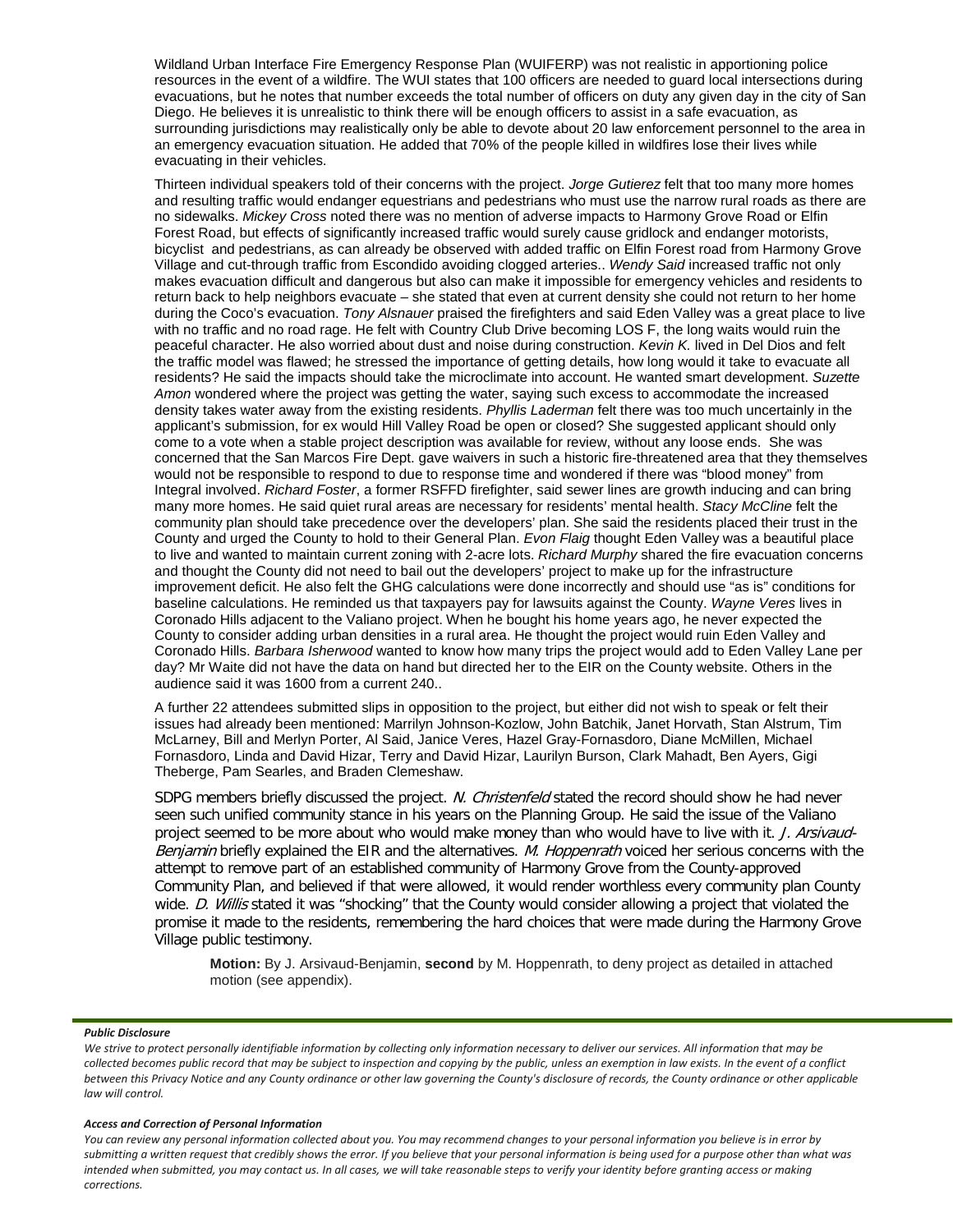**Vote:**  $ayes = 11$   $nos = 0$   $abstant = 0$   $absent/vacant = 2$ 

- B. **Hacienda Santa Fe Senior Facility**. Proposed project is located in the City of San Diego on the southeastern corner of Via de la Valle at El Camino Real. The developer will present an overview of the project with Q&A in preparation for the release of a draft EIR sometime in the first quarter of 2018. Project Developer: Milan Capital Management - Bret Bernard, AICP, Director of Planning & Development, [714-687-](tel:(714)%20687-0000) [0000, ext119;](tel:(714)%20687-0000) SDPG member: Don Willis [\(858\) 481-6922.](tel:(858)%20481-6922) *Continued to March 8th*
- C. **PDS2017-STP-17-042 RSF Village Gateway Center Site Plan.** Proposed retail, market, office project located at [6089 La Flecha](https://maps.google.com/?q=6089+La+Flecha&entry=gmail&source=g) on the triangular island between the intersections of La Flecha, La Granada, and Via De Santa Fe; APN 266-291-02, 266-291-01. 27,017-gross sq. ft., 25,620-net rentable floor area, two-story building includes 65,000 sq. ft. subterranean 135-car parking garage. Applicant: Landrock Development, Enrique Landa, 858-756- 3349; Applicant's Representative: Jim Simmons, 760-471-2365; PDS Planner: Marisa Smith at 858 694-2621; SDPG Member: Joe Zagara, 858-756-4211. *Jim Simmons* gave a brief overview of the project. Previous building was a gas station and applicant must remove buried gas tanks and any contaminated ground. The plume of possible contamination does not extend beyond the property. *J. Zagara* noted that residents felt a market is needed in the community. The design was well received by the group.

**Motion:** By J. Zagara, **second** by T. Parillo, to approve as presented. **Vote:**  $ayes = 11$   $nos = 0$   $abstain = 0$   $absent/vacant = 2$ 

D. **Property Specific Request (SD15) to General Plan Amendment & Rezone (GPA12-005; REZ14-**

**006)** PDS Planner Kevin Johnston answered questions concerning the proposed change from SR-1 to a combination of General Commercial (C-1), VR-10.9, and SR-0.5 bringing an estimated total potential dwelling unit increase of 301 units. The parcel(s) are located adjacent to a densely developed City of San Marcos suburban area and adjacent to a regional open space preserve, in the MSCP PAMA (Pre Approved Mitigation Area). Because a new EIR was issued in December 2017, and caused members of the public to request to testify after being notified by the County, the group decided to reconsider their motion and hear public input. Additional information on the project can be found on the project web page at <http://www.sandiegocounty.gov/content/dam/sdc/pds/advance/PSR/prelim-analysis-sd15.pdf>*Scheduled for April 12th agenda* 

E. **PDS2018-AD-18-002 Kahatibi Open Space Encroachment Administrative Permit**. [16268 Via Cazadero,](https://maps.google.com/?q=16268+Via+Cazadero,+Rancho+Santa+Fe,+CA+92067&entry=gmail&source=g)  [Rancho Santa Fe, CA 92067,](https://maps.google.com/?q=16268+Via+Cazadero,+Rancho+Santa+Fe,+CA+92067&entry=gmail&source=g) APN 269-201-52-00. The project deviation is the installation of a boundary wall along the property lines. Applicant Representative: Kenneth Discenza, [619-540-7462;](tel:(619)%20540-7462) PDS Planner: Sean Oberbauer, [858-495-5747;](tel:(858)%20495-5747) SDPG Member: Steve Thomas, [858-232-8580.](tel:(858)%20232-8580) *Continued to March 8th* 

# 7. ADMINISTRATIVE MATTERS:

- **A.** Community Reports<br>**B.** Consideration and com-
- **B.** Consideration and comments on circulation mail<br>**C.** Future agenda items and planning
- Future agenda items and planning
- **D.** Prospective & returning Planning Group members<br>**E.** Supply orders and reimbursement of expenses
- **E.** Supply orders and reimbursement of expenses

# Adjourned at 10:47 pm.

**NOTE: The San Dieguito Planning Group currently has one vacancy.** If you wish to become a member of the SDPG, please provide the chair with your current resume and plan to attend 2 or 3 meetings in advance of processing your application for membership.

| Future Meeting Dates: 3/8/18 |  | 4/12/18 | 5/10/18 | 6/14/18 | 7/12/18 | 8/9/18 |
|------------------------------|--|---------|---------|---------|---------|--------|
|------------------------------|--|---------|---------|---------|---------|--------|

# *Public Disclosure*

*We strive to protect personally identifiable information by collecting only information necessary to deliver our services. All information that may be collected becomes public record that may be subject to inspection and copying by the public, unless an exemption in law exists. In the event of a conflict between this Privacy Notice and any County ordinance or other law governing the County's disclosure of records, the County ordinance or other applicable law will control.*

#### *Access and Correction of Personal Information*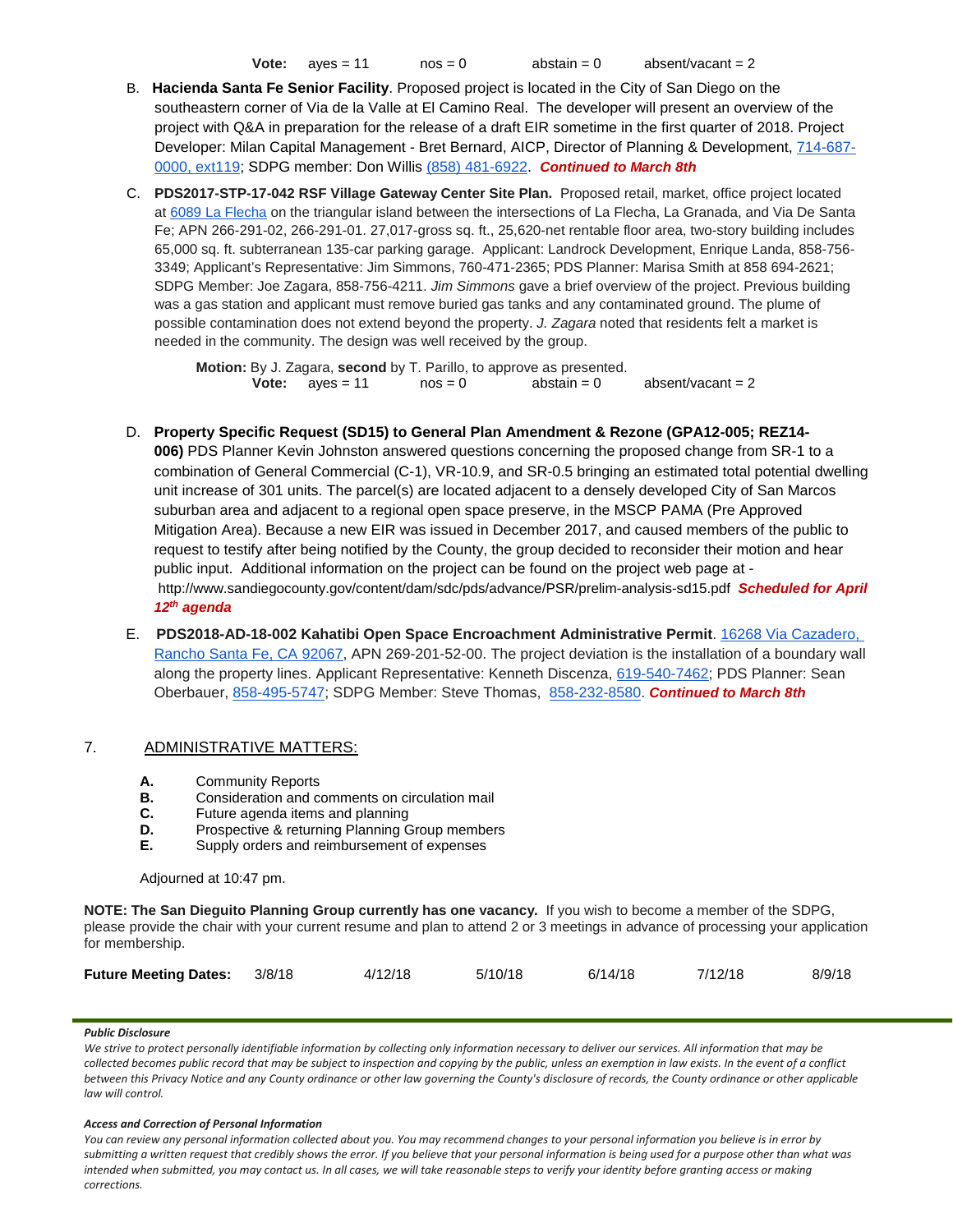Doug Dill, Chair 760-736-4333 FAX 760-736-4333 e-mail: theddills@att.net Tim Parillo, Vice-Chair 415-238-6961 e-mail: [tparillo@gmail.com](mailto:tparillo@gmail.com) Mid Hoppenrath, Secretary 760-747-1145 e-mail: [midhop@gmail.com](mailto:midhop@gmail.com)

#### *Public Disclosure*

*We strive to protect personally identifiable information by collecting only information necessary to deliver our services. All information that may be collected becomes public record that may be subject to inspection and copying by the public, unless an exemption in law exists. In the event of a conflict between this Privacy Notice and any County ordinance or other law governing the County's disclosure of records, the County ordinance or other applicable law will control.*

#### *Access and Correction of Personal Information*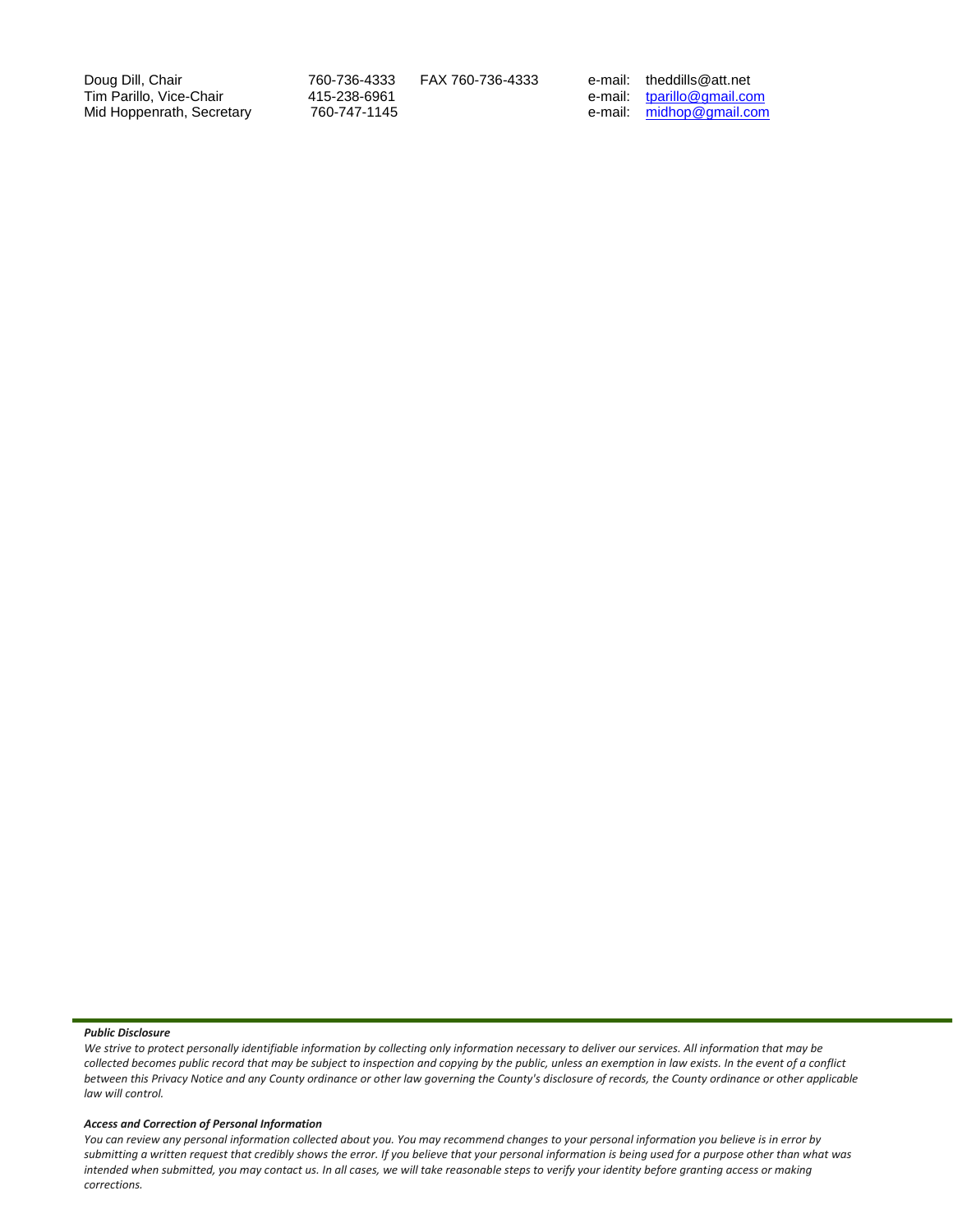# *Appendix*

# **Motion for Valiano GPA – February 8, 2018 SDPG meeting**

Motion is made to recommend denial of the Project as presented for the following key reasons, in addition to our previous comments which are incorporated herein.

The overwhelming issue of concern for residents and neighboring communities is the impact of additional residential density on safe emergency evacuation, given the specific local road infrastructure and topography, the valley's designation as a Very High Fire Hazard Severity Area around the Ptoject, and the history of repeated mandatory mass evacuations in the area. Residents are concerned about this issue because at least 12 wildfires have burnt through the area since 1980, half of those larger than 1,000 acres. And in the last 20 years as a result of climate change and human activity the frequency and ferocity of the fires have been increasing at an alarming rate. The most recent event, the Coco's fire, was uncontrollable for days, despite the advances in aerial firefighting, inter-agency communications and structure protection made during that period. Fires in the valley over the last two decades have destroyed homes on multiple occasions and taken lives.

In this context, requests for density increases beyond those allowed under the General Plan should be evaluated with the greatest prudence, and balanced with a critical look at whether the existing infrastructure can safely accommodate the added dwelling units.

- 1) This property has already benefited from a grant of additional density on 97 acres from SR2 to SR1 during the Property Specific Request (PSR) process, resulting in a grant of an additional 48 units. This represents approximately 136% increase in density, bringing it from a likely yield of less than 50 units under the old General Plan rules (maximum of 70) up to 118, without any analysis at the time of impact on emergency evacuation given the current road infrastructure;
- 2) The proposed increase beyond this density gift in a Very High Fire Hazard Severity Area would severely constrain the ability of both future and existing residents to evacuate to safety - evacuation on a single 2 lane road operating at LOS F under non-emergency conditions without a secondary egress is likely to lead to loss of life;
- 3) The evacuation of the entire community was not modeled nor analyzed in the Fire Protection Plan or the DEIR, making it impossible for decision makers to fairly evaluate the added risk they may expose residents to in the next wildfire;
- 4) The Project EIR evaluates various density alternatives from 38 units for septic-only option (closest to yield prior to PSR) up to 380 (Project including SDUs). Clearly 380 is not supported by the existing road infrastructure for safe evacuation of existing residents, including horse trailers for the 150+ existing large animals in Eden Valley and Harmony Grove, along with evacuating residents of Harmony Grove Village, rest of Harmony Grove, and potentially also Elfin Forest if egress to the West is blocked as it was during Coco's

# *Public Disclosure*

# *Access and Correction of Personal Information*

*We strive to protect personally identifiable information by collecting only information necessary to deliver our services. All information that may be collected becomes public record that may be subject to inspection and copying by the public, unless an exemption in law exists. In the event of a conflict between this Privacy Notice and any County ordinance or other law governing the County's disclosure of records, the County ordinance or other applicable law will control.*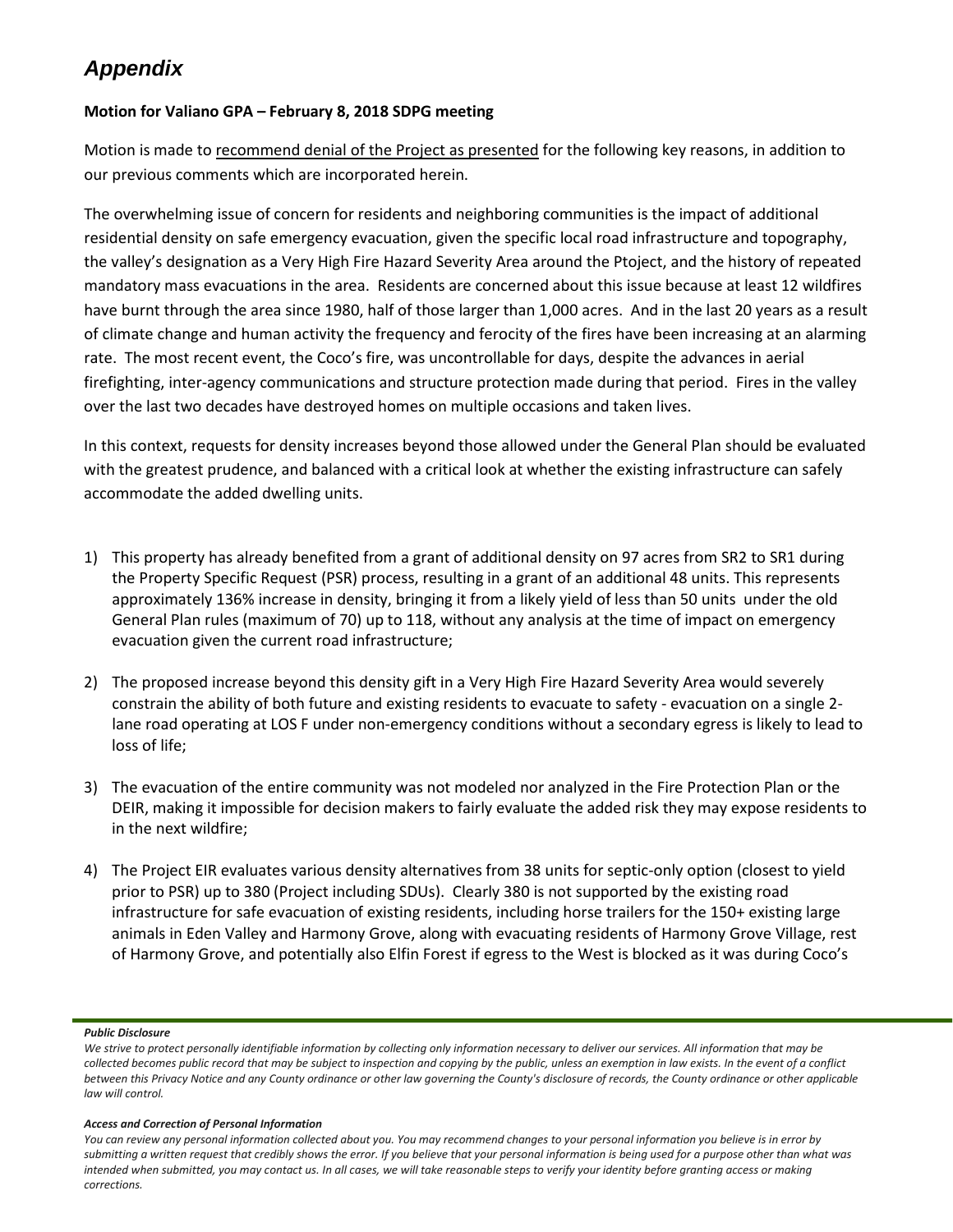- 5) The merits of the additional density request from the applicant should be evaluated based on the existing evacuation infrastructure. The County should not allow additional residential density beyond that allowed by right in the General Plan, without first ensuring that the impact of the change would not impede the safe evacuation of existing and future residents in areas like this prone to major fire events.
- 6) In this specific project case, the Wildland Urban Interface Fire Emergency Plan (WUIFERP) recently commissioned by Cal Fire for the nearby HGVS project states that the only safe evacuation route without caveats for the entire area is Country Club Drive. As such the ability of Country Club Drive to handle the projected evacuating traffic must be fully analyzed before granting any request for additional density beyond the GP, which would add vehicles to that road in an emergency evacuation scenario. Not to match additional density to infrastructure capability would constitute irresponsible project planning.
- 7) As such, we request additional analysis prior to staff formulating a recommendation on the project, in order to match a given recommended project density (number of dus) to the road infrastructure that can safely support it. This additional analysis is necessary because a) information crucial to evaluating public safety risk is missing from the data presented so far, namely, project impact on evacuation scenarios, b) the extreme 2017 wildfires in California and their consequences have demonstrated the need for sound planning to avoid loss of life, and c) new data from the HGVS WUIFERP point to "a historic fire corridor with a history of loss of life & extensive structural loss", with the entire area evacuating on Country Club Drive in an emergency.

Specifically, we request staff/applicant to analyze the following:

- a) Calculate the maximum current vehicle carrying capacity of Country Club Drive (CCD) and the Project access roads as built (Eden Valley Lane, Mt Whitney, Hill Drive) in a mass evacuation scenario, taking into account the number of existing large animals to be evacuated using the same road infrastructure;
- b) Conduct the same analysis adding a secondary Project egress through to La Moree, which would relieve congestion on CCD;
- c) From the vehicle capacity analysis in a) and b) above, derive the maximum number of evacuating dwelling units (dus) that can safely travel on CCD and access roads. For ex if each du is assumed 2 evacuating cars, maximum number of homes that can safely evacuate would be half the capacity that the infrastructure can carry;
- d) From the result of the analysis in c) (total number of dus evacuating safely), calculate how many additional residential units can safely be added to the area by deducting the existing and currently approved dus in Harmony Grove, Eden Valley and Elfin Forest.
- e) The remaining available density should be the maximum additional density from a planning perspective that can be approved outside the General Plan in order not to compromise safe evacuation.

#### *Public Disclosure*

#### *Access and Correction of Personal Information*

*You can review any personal information collected about you. You may recommend changes to your personal information you believe is in error by submitting a written request that credibly shows the error. If you believe that your personal information is being used for a purpose other than what was intended when submitted, you may contact us. In all cases, we will take reasonable steps to verify your identity before granting access or making corrections.*

fire.

*We strive to protect personally identifiable information by collecting only information necessary to deliver our services. All information that may be collected becomes public record that may be subject to inspection and copying by the public, unless an exemption in law exists. In the event of a conflict between this Privacy Notice and any County ordinance or other law governing the County's disclosure of records, the County ordinance or other applicable law will control.*